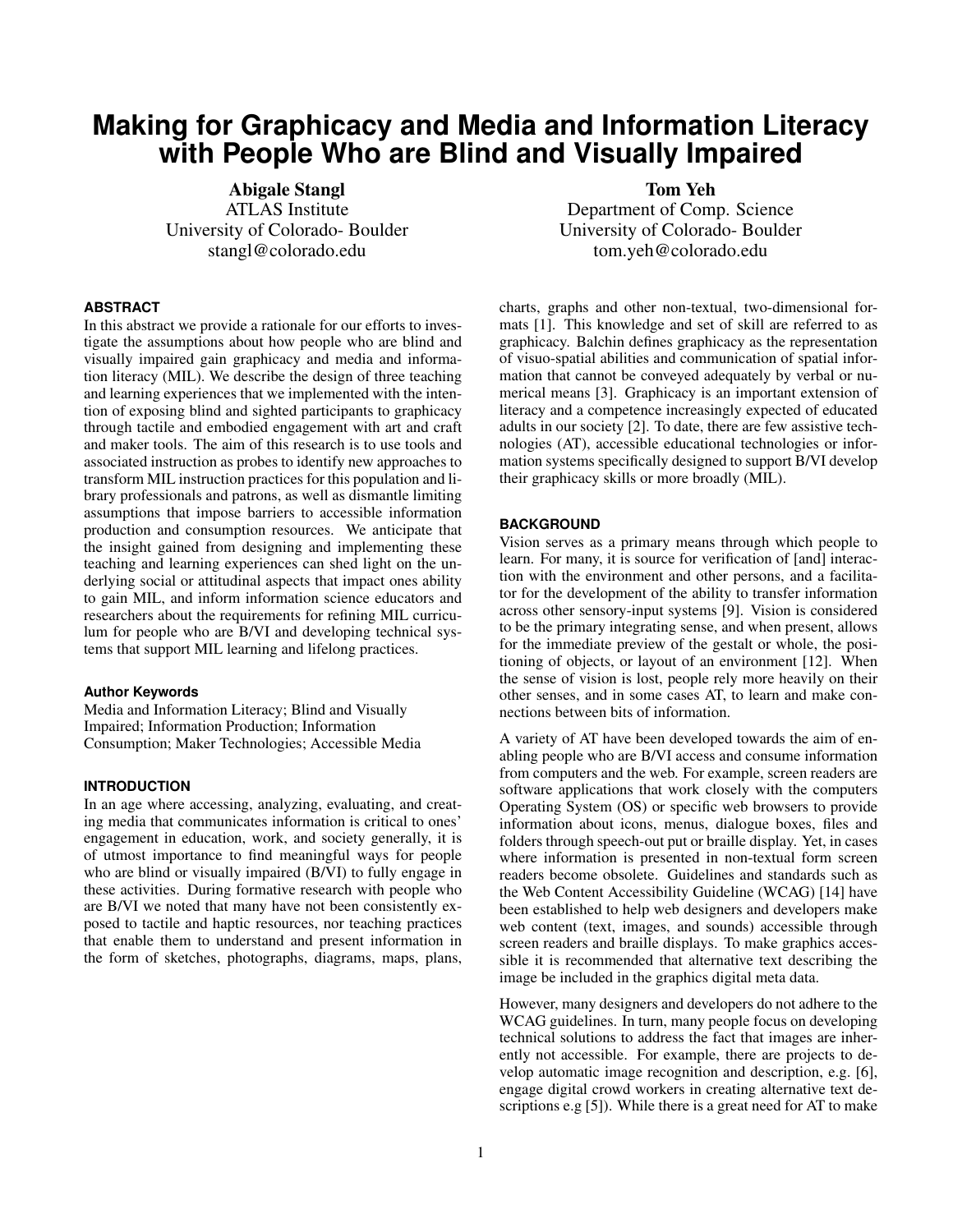digital information available, many of these technologies do not inherently support a person to the combined key MIL competencies. The United Nations Educational, Scientific, and Cultural Organization (UNESCO) as: 1) the skills and practices to consume the media the applications are intended to provide access to, 2) the skills and practices to produce media that is made available through such AT, and 3) the opportunity to participate in social discourse (MIL) [\[13\]](#page-2-8).

To date there are not many efforts underway to develop MIL curriculum or tools focused on supporting people who are B/VI gain MIL. In an analysis of disability and accessibility in the library and information science (IS) literature, Hill (2013) reports that often times the IS researchers and scholars neglect the social or attitudinal aspects associated with disabilities within their approaches to making MIL practices more accessible; rather it centers on the technological limitations that are already well understood [\[8\]](#page-2-9). In an effort to look more specifically at the skills and practices people who are B/VI need to engage in to have MIL, Weigand et.al. (2013) noted that there are few concrete guidelines for developing MIL curriculum or tools [\[15\]](#page-2-10). They also identify in order to acquire MIL, basic literacy skills should be developed through the aid of tactile and haptic resources that immediately responses to their input [\[15\]](#page-2-10). Basic forms of tactile and haptic outputs include braille and tactile graphics.

Despite this recommendation, during formative research we observed that many people who are B/VI have not had training on how to find, use, or produce tactile or haptic representations. This may be in part due to the cost of producing and sharing tactile materials the number of people being trained as teachers of the visually impaired, and the lack of curriculum designed to train teachers in tactile information design, AT, and MIL. Furthermore it may be amplified by the fact that MIL curriculum do not focus on accessible information design as part of the competencies, although it is well suited to fit under UNESCO's MIL learning themes. In turn we sought out to investigate how to improve the state to MIL education for and with people who are B/VI.

### **RESEARCH DESIGN**

## *Research Questions*

We developed three central questions, framed by Forte's (2014) provocation These include: *1) What assumptions do we as researchers/curriculum designers and the participants have about how people who are B/VI gain graphicacy and MIL more generally?; 2) What approaches can be used to transform this populations' MIL knowledge, skills, practices and attitudes such that they are accomplished and feel empowered in their sense of MIL?; and 3) What approaches can be used to transform library professionals and patrons' media and information literacy practices and instruction to dismantle limiting assumptions and barriers to access to information production and consumption resources?*

### *Settings and Participants*

In order to answer the aforementioned questions, we designed and conducted three TLEs.

TLE 1: This TLE took place over the course of nine weeks in May 2016 at an independence training center. Participants and facilitators met once a week for four hours over the course of the nine weeks. Five B/VI adult participants (female:3, male:2/ Blind:4, Low vision:1) ages 19 to 56 and three facilitators participated in the TLE. One of the facilitators is a regular art instructor at the training center, one facilitator is media design and education researcher (and one of the coauthors), and the other facilitator was a literacy educator and research assistant. The group worked together to create a tactile composition for other blind individuals.

TLE 2: This TLE took place over the course of one week in July 2017 as part of a summer camp for blind and VI students. Participants and facilitators met once a day for four hours over the course of one week. Five blind and VI high school participants (female:3, male:2/ Blind:3, Low vision:2) ages 16 to 19 and five facilitators participated in the TLE. One of the facilitators is the same art instructor as in TLE 1, one is the same media design and education researcher in TLE 1, one facilitator is a biologist and education researcher, the fourth facilitator is an artist who is blind, and the fifth facilitator is university student/ camp mentor who is low vision.

TLE 3: This TLE took place over the course of one week in August 2017 in a library maker space. Participants and facilitators met once a day for a four hours over the course of one week. Twelve sighted high school participants (female:3, male:9) ages 14 to 17 and three facilitators participated in the TLE. One of the facilitators is the same media design and education researcher in TLE 1 and 2, one facilitator is a librarian who runs the makerspace at the library, and the third facilitator is an artist who is blind (not the same as in TLE 2).

#### *Curriculum Design*

At the onset of each TLE we took into consideration the affordances of each of the learning environments and designed activities to best match the participants interests and needs. However, the principles underpinning the curriculum design remained the same across sites.

MIL Strategies: In our work we choose to look to the UN-ESCO MIL Curriculum and Competency Framework [\[13\]](#page-2-8) to guide our understanding of MIL instruction as it is the most current and comprehensive curriculum. UNESCO identifies three dimensions of MIL, including: 1) the skills and practices to consume the media, 2) the skills and practices to produce media, and 3) the opportunity to use media and information to participate in social discourse. The curriculum identifies a variety of educational strategies to address these three dimensions, including:

Issue-inquiry:We engaged students in discussion and design reflections to identify how and why accessible information (products and instruction) is important yet not widely available, consider their and others exposure, use and creation of tactile and haptic information, investigate sources of instruction and products, and become active consumers and producers of tactile, haptic, and auditory information using a variety of tools. PBL: We framed the making task for participants by challenging them to consider and address the ques